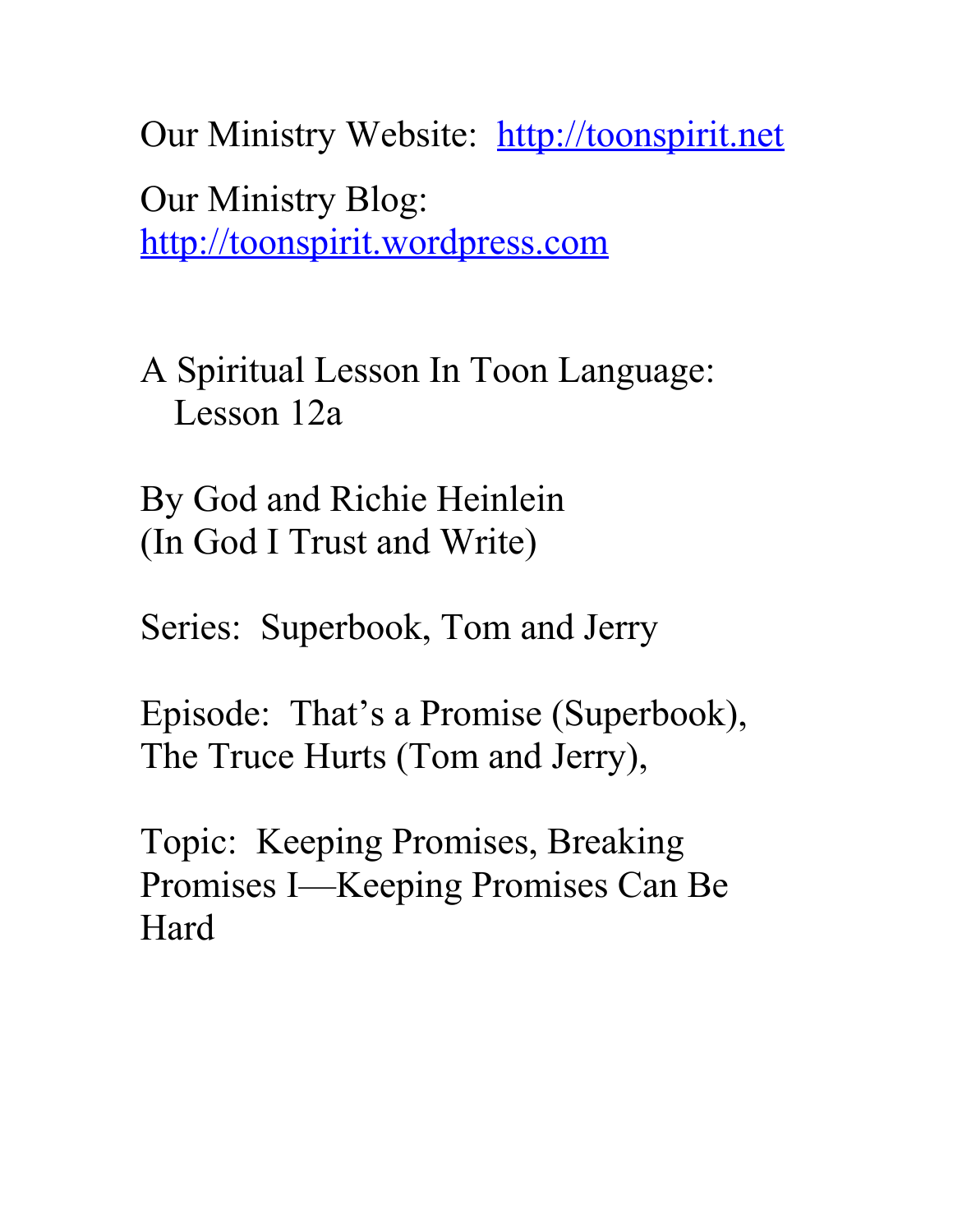## Introduction:

**Fun Fact: In my opinion, this two-part lesson is very solemn. Not only does this lesson show that promises are serious to God, but that they are hard to keep a lot of times too.**

**This lesson shows the above thought extremely graphically. We use the Tom and Jerry short The Truce Hurts. Even though this cartoon is funny, it is extremely serious as well. It starts to show that promises are not easy. However, this lesson is not very funny for long, as we see in the Superbook episode That's A Promise. This Bible cartoon has some funny points but it ends very sad. This cartoon is on the account of Jephthah and his daughter. Jephthah makes a foolish promise that must be kept. One of my friends who is going to a music Conservatory (Might have graduated already) didn't like the ending of this cartoon at all. She actually said "That's crap!! What happened to her is total crap!!!". Anyone who likes happy endings won't like this Bible account's ending either. I think that even though a tragic account in the Scripture, Jephthah is very honorable here. His promise still was a bad one though.**

**Scriptures Used Include: Judges 10: 6- 11:40**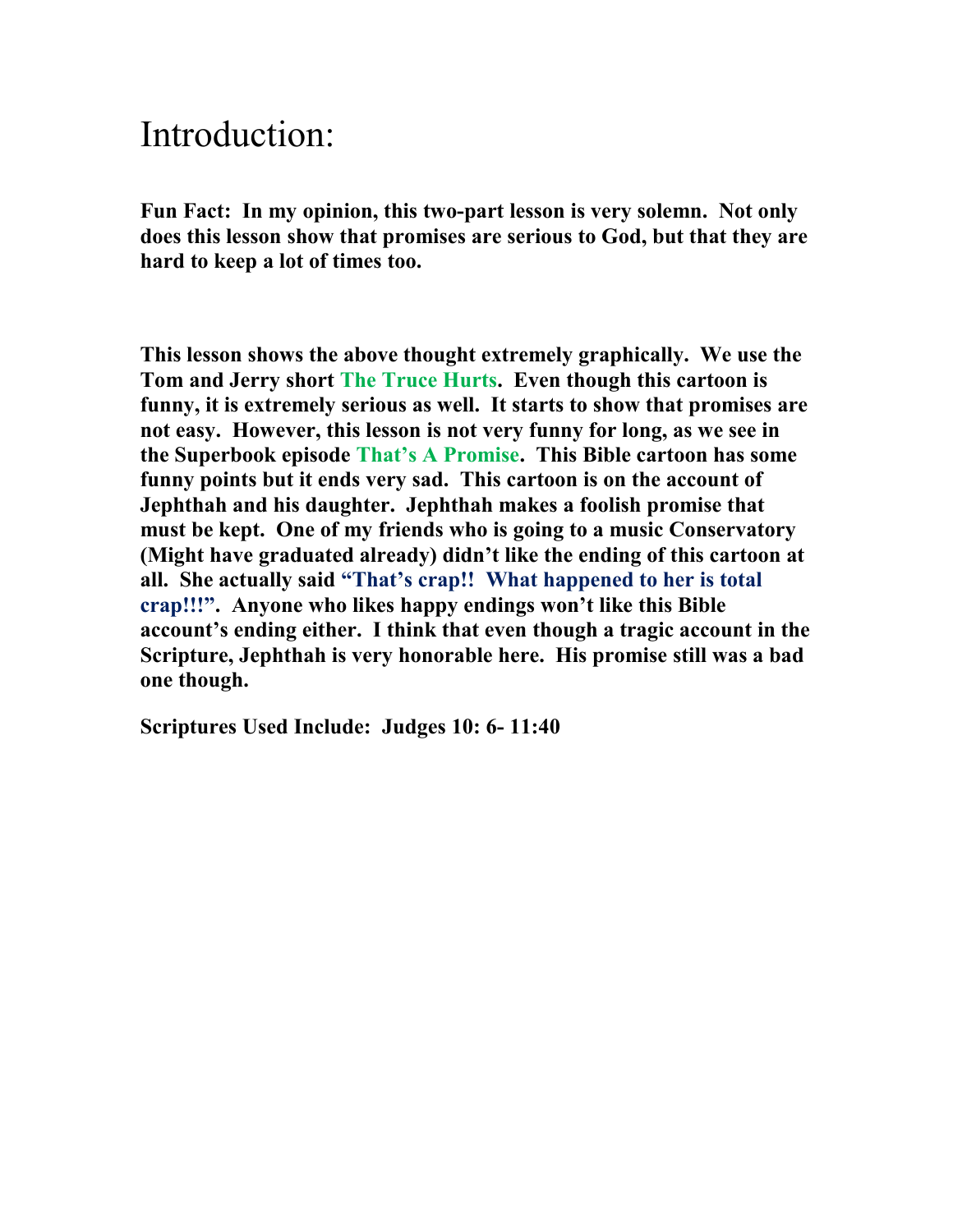I: Opening Prayer

II: Discussion: What is a promise? Have you made a promise that you didn't keep? Why didn't you keep it? Sometimes keeping promises can be hard, as you will see in this set of cartoons.

III: Show Tom and Jerry Short "The Truce Hurts"

Cartoon Link:

[http://toonspirit.net/lessons\\_and\\_studies/l12/](http://toonspirit.net/lessons_and_studies/l12/The_Truce_Hurts.webm)

The Truce Hurts.webm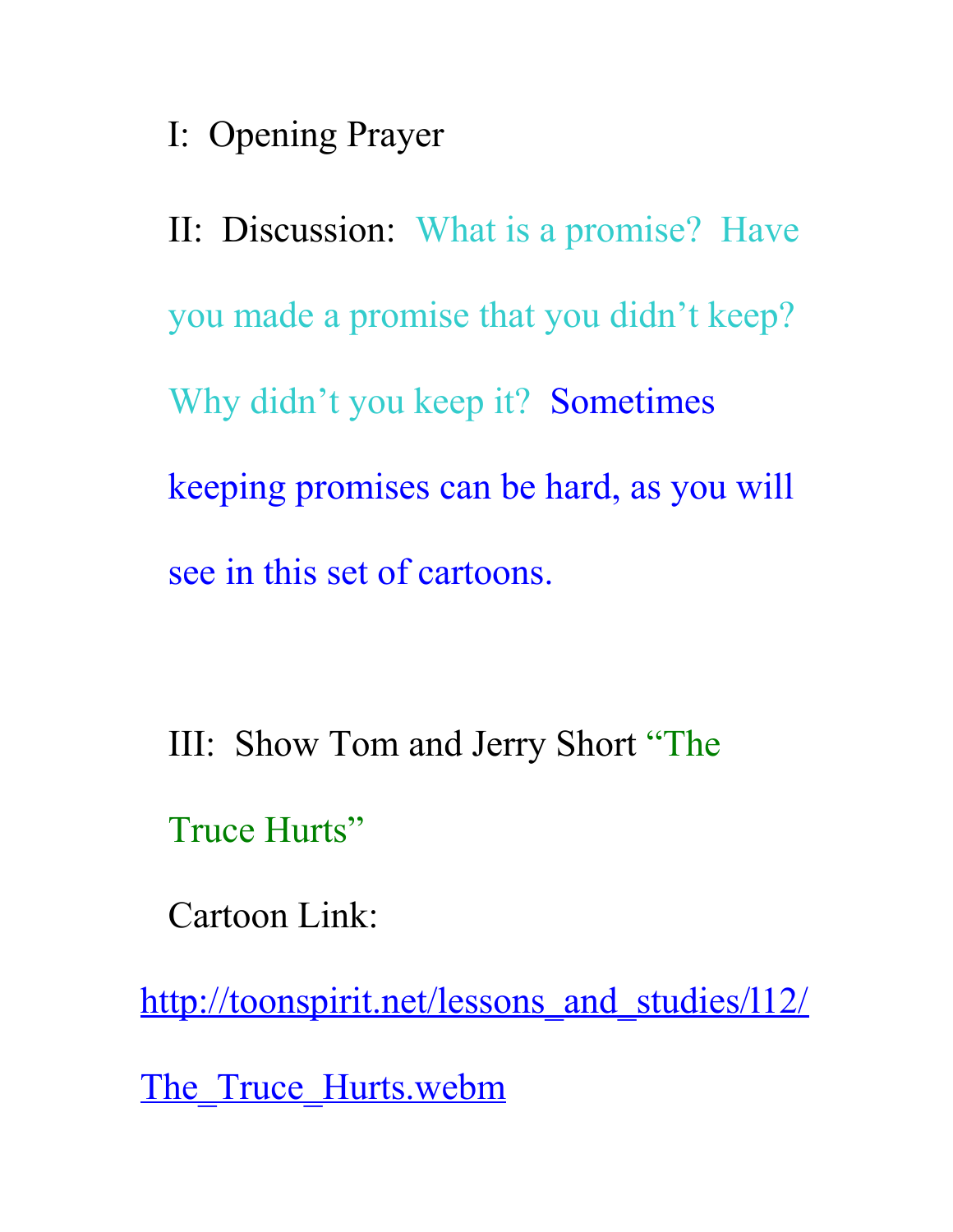IV: Discussion: What was the promise made here?

V: Introduction to Bible Study: God takes promises seriously. Read Exodus 20: 16, Deut. 23: 21, Ecclesiastes 5: 1-7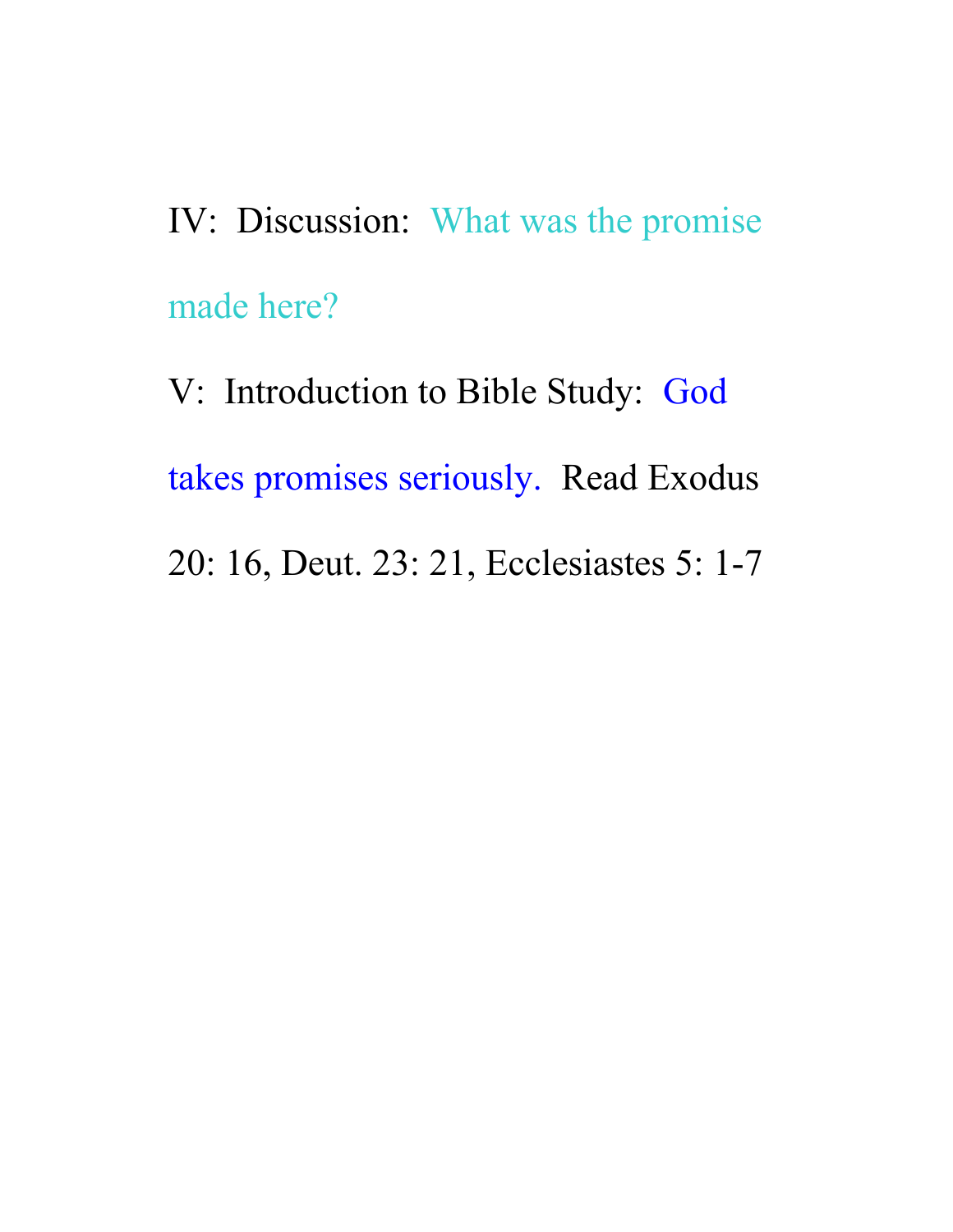VI: Bible Study: I will show "That's A Promise" (Superbook) This covers Judges 10: 6- 11:40 (The Story of Jephtha and his daughter)

Cartoon Link: Link:

http://toonspirit.net/lessons and studies/l12/ Thats A Promise.webm

> VII: Discussion: What was the promise made here? Do you think it was a good promise? Why or Why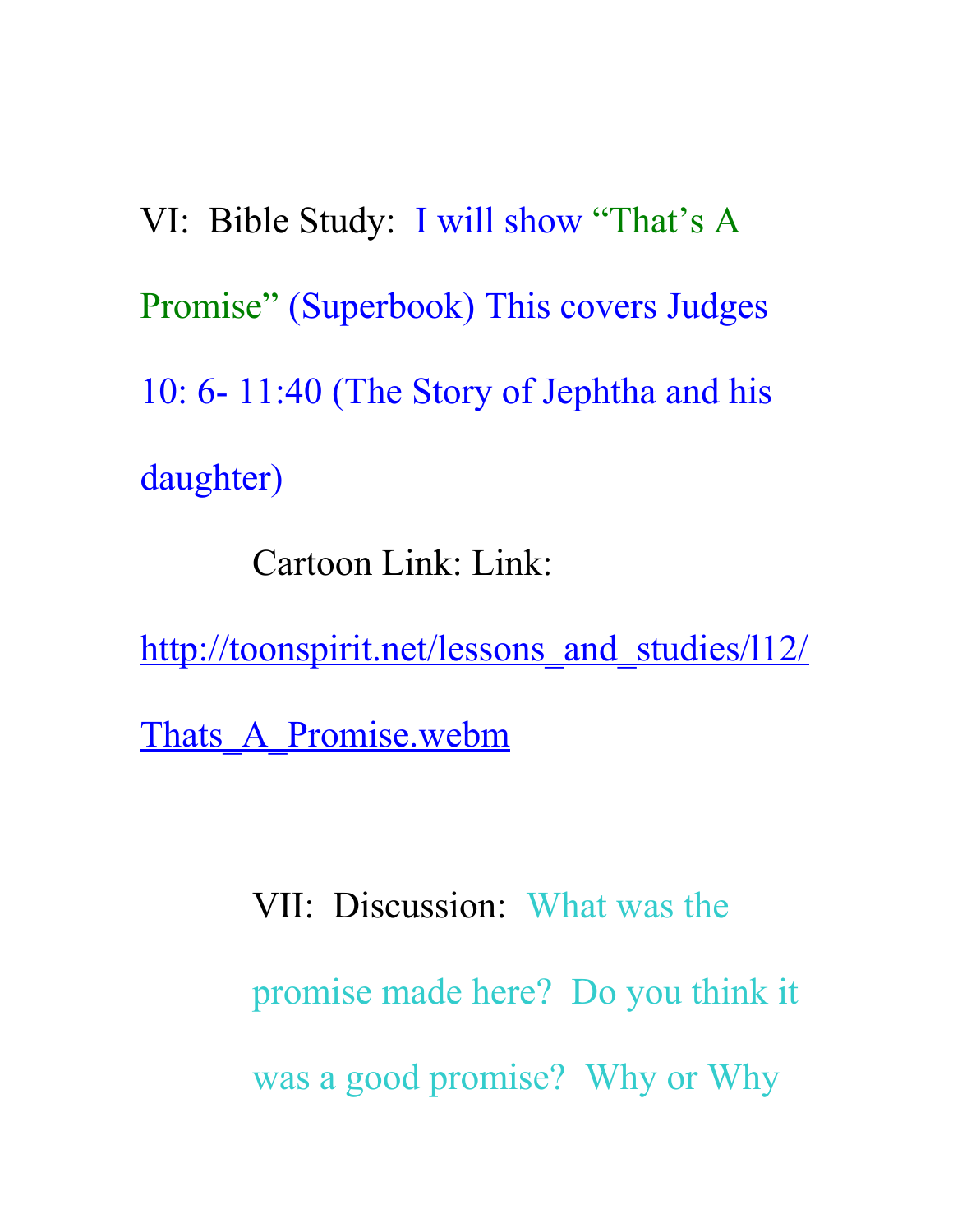not? God required this promise to be kept. Why? God expects our best. A young unmarried girl was and is very valuable. Children are what are needed to keep a family bloodline going. Jephtha didn't expect such a high price for his victory over his country's enemies. He regretted doing so but made good his promise because it was the right thing to do. What would you have done if you were Jephtha? I think that this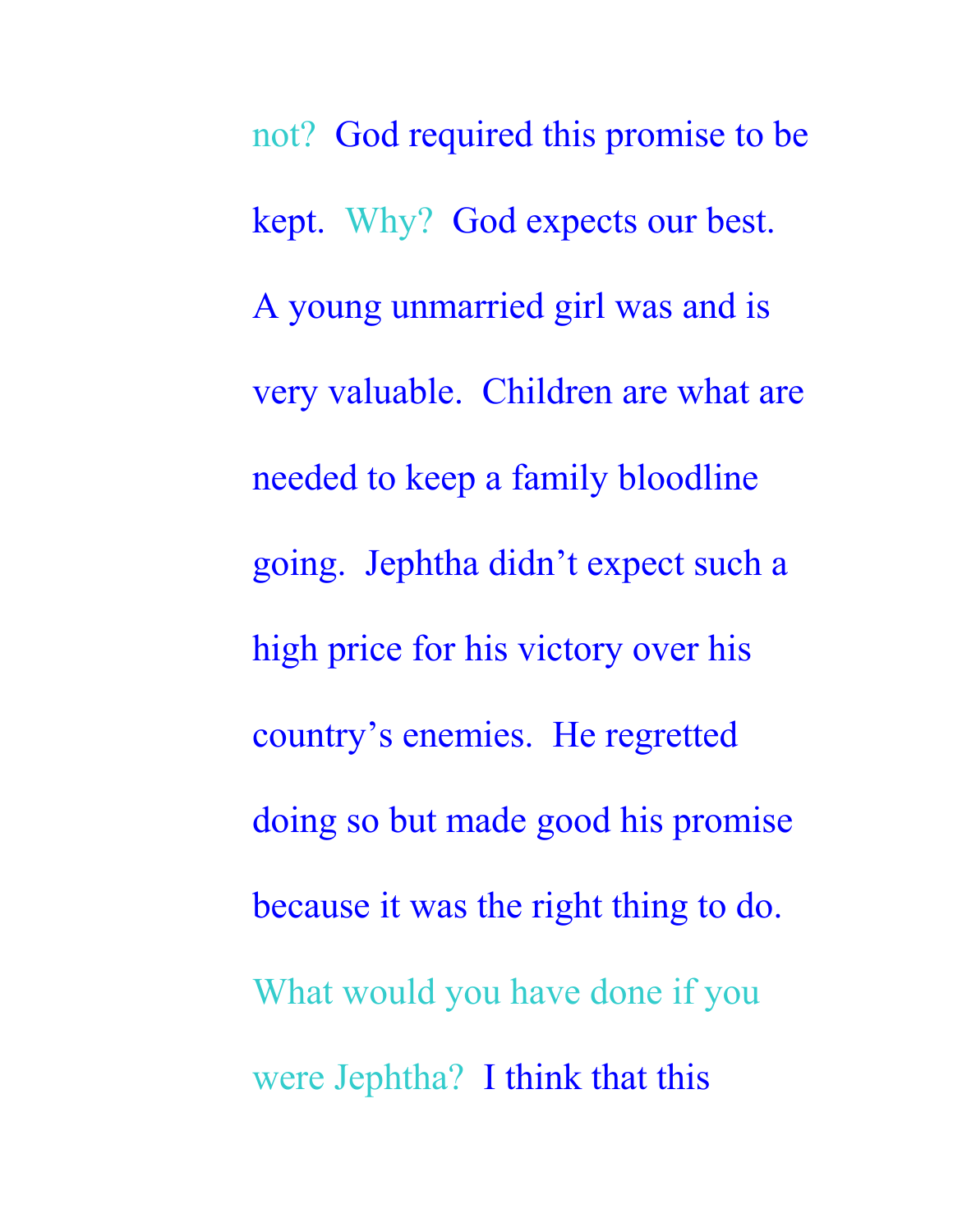would have taken a lot of guts to do what he did. I would have to pray for a major portion of strength to make good this promise. Wouldn't you?

VIII: Discussion: In the Tom and Jerry cartoon, what happened to their promise? Was it wrong to break this treaty? Sometimes we make promises that we break. Breaking your word is dangerous because it